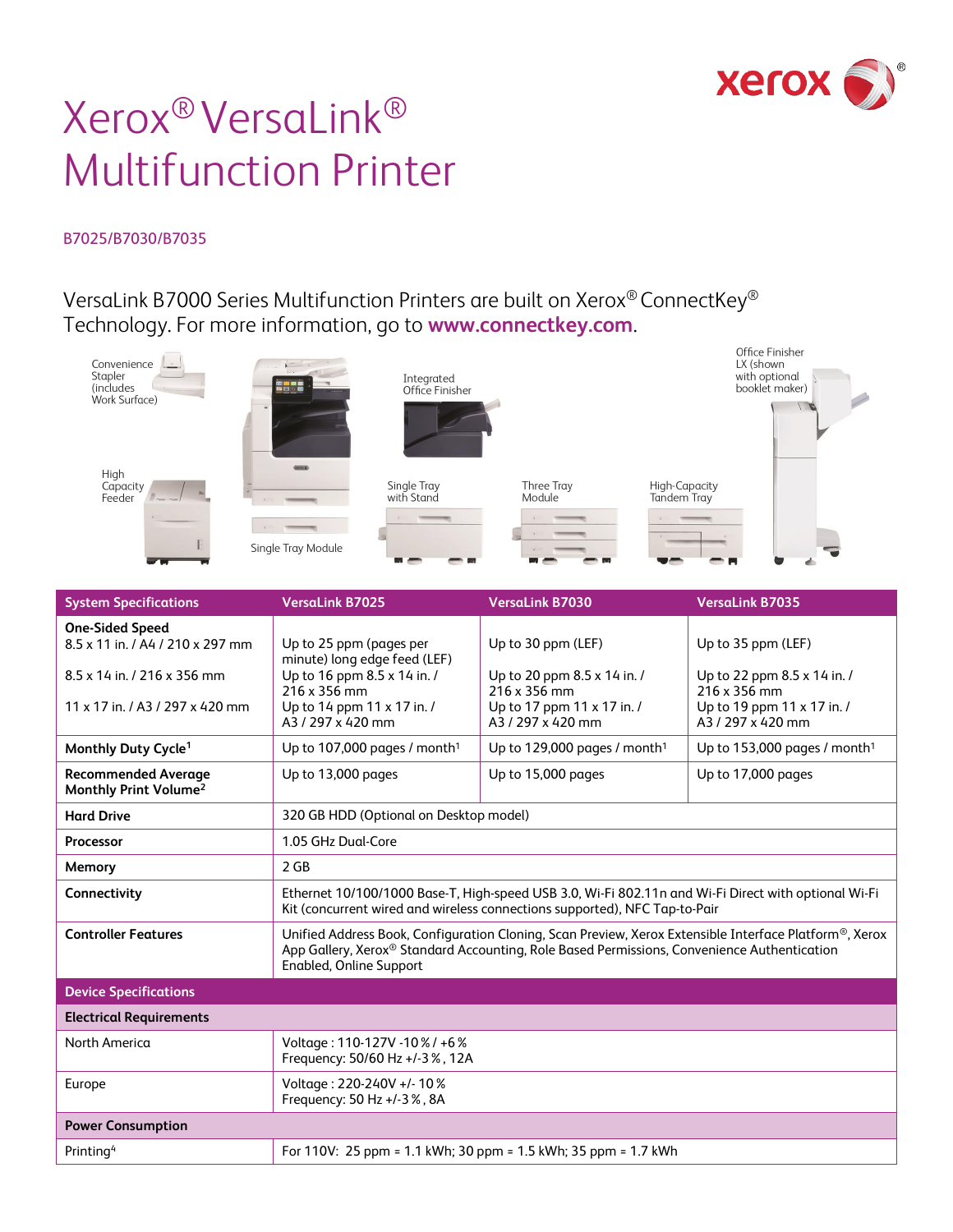|                                                         | For 220V: 25 ppm = 1.1 kWh; 30 ppm = 1.5 kWh; 35 ppm = 1.8 kWh                                                                                                                                                                                                                                                                                                                               |                                                                                                           |                                                                                           |                        |
|---------------------------------------------------------|----------------------------------------------------------------------------------------------------------------------------------------------------------------------------------------------------------------------------------------------------------------------------------------------------------------------------------------------------------------------------------------------|-----------------------------------------------------------------------------------------------------------|-------------------------------------------------------------------------------------------|------------------------|
| Standby Mode <sup>4</sup>                               | 110V: 83 Watts or less; For 220V: 86 Watts or less                                                                                                                                                                                                                                                                                                                                           |                                                                                                           |                                                                                           |                        |
| Sleep Mode <sup>4</sup>                                 | 110V: 1.2 watts or less, 220V: 1.4 watts or less                                                                                                                                                                                                                                                                                                                                             |                                                                                                           |                                                                                           |                        |
| <b>Operating Environment</b>                            |                                                                                                                                                                                                                                                                                                                                                                                              |                                                                                                           |                                                                                           |                        |
| <b>Required Temperature Range</b><br>(Storage)          | 32° to 95° F (0° to 35° C)                                                                                                                                                                                                                                                                                                                                                                   |                                                                                                           |                                                                                           |                        |
| <b>Required Temperature Range</b><br>(Operating)        | 50 to 90° F (10 to 32° C)                                                                                                                                                                                                                                                                                                                                                                    |                                                                                                           |                                                                                           |                        |
| <b>Required Relative Humidity</b>                       | 10% to 85%                                                                                                                                                                                                                                                                                                                                                                                   |                                                                                                           |                                                                                           |                        |
| Sound Power Levels                                      | Printing: 6.75 B(A) or less<br>• 25 ppm = $6.54 B(A)$ ; 30 ppm = $6.70 B(A)$ ; 35 ppm = $6.75 B(A)$<br>Standby: 4.10 B(A) or less<br>• 25 ppm = 4.10 B(A); 30 ppm = 4.10 B(A); 35 ppm = 4.10 B(A)<br>Full System (including finisher and HCF)<br>Printing: 25 ppm = 7.22 B(A); 30 ppm = 7.37 B(A); 35 ppm = 7.46 B(A)<br>Standby: 25 ppm = 6.54 B(A); 30 ppm = 6.70 B(A); 35 ppm = 6.75 B(A) |                                                                                                           |                                                                                           |                        |
| Sound Pressure Levels                                   | Printing: 50.0 dB(A)<br>• 25 ppm = 49.4 dB(A); 30 ppm = 49.7 dB(A); 35 ppm = 50.0 dB(A)<br>Standby: 16.4 dB(A)<br>• 25 ppm = 16.4 dB(A); 30 ppm = 16.4 dB(A); 35 ppm = 16.0 dB(A)<br>Full System (including finisher and HCF)<br>Printing: 25 ppm = 53.4 dB(A); 30 ppm = 53.6 dB(A); 35 ppm = 54.0 dB(A)<br>Standby: 25 ppm = 16.0 dB(A); 30 ppm = 16.0 dB(A); 35 ppm = 15.7 dB(A)           |                                                                                                           |                                                                                           |                        |
| Boot Time (from Off to UI Ready)                        | As fast as 98 seconds                                                                                                                                                                                                                                                                                                                                                                        |                                                                                                           |                                                                                           |                        |
| Warm-up Time (from Sleep to UI<br>Ready)                | As fast as 12 seconds                                                                                                                                                                                                                                                                                                                                                                        |                                                                                                           |                                                                                           |                        |
|                                                         | Width<br>Height<br>Weight<br><b>Depth</b>                                                                                                                                                                                                                                                                                                                                                    |                                                                                                           |                                                                                           |                        |
| <b>Dimensions and Weight</b><br>(Unpackaged)            |                                                                                                                                                                                                                                                                                                                                                                                              |                                                                                                           |                                                                                           |                        |
| <b>Base Unit</b>                                        | 23.23 in. / 590 mm                                                                                                                                                                                                                                                                                                                                                                           | 26.41 in. / 670.8 mm                                                                                      | 30.23 in. / 767.9 mm                                                                      | 113.1 lbs. / 51.3 kg   |
| Base Unit with Single Tray with<br><b>Stand Module</b>  | 24.24 in. / 615.7 mm                                                                                                                                                                                                                                                                                                                                                                         | 26.41 in. / 670.8 mm                                                                                      | 44.04 in. / 1118.6 mm                                                                     | 168.21 lbs. / 75.8 kg  |
| <b>Base Unit with High Capacity</b><br>Tandem Tray Unit | 24.24 in. / 615.7 mm                                                                                                                                                                                                                                                                                                                                                                         | 26.41 in. / 670.8 mm                                                                                      | 44.04 in. / 1118.6 mm                                                                     | 193.35 lbs. / 87.2 kg  |
| With Office Finisher LX (with<br><b>Booklet Maker)</b>  | 47.0 in. / 1194.0 mm                                                                                                                                                                                                                                                                                                                                                                         | 26.8 in. / 681.8 mm                                                                                       | 44.04 in. / 1118.6 mm                                                                     | 249.12 lbs. / 113.0 kg |
| <b>Certifications</b>                                   |                                                                                                                                                                                                                                                                                                                                                                                              |                                                                                                           |                                                                                           |                        |
|                                                         |                                                                                                                                                                                                                                                                                                                                                                                              |                                                                                                           | To view the latest list of certifications, go to www.xerox.com/OfficeCertifications.      |                        |
| <b>Paper Handling</b>                                   |                                                                                                                                                                                                                                                                                                                                                                                              |                                                                                                           |                                                                                           |                        |
| <b>Document Feeder</b>                                  |                                                                                                                                                                                                                                                                                                                                                                                              |                                                                                                           |                                                                                           |                        |
| Capacity <sup>3</sup>                                   |                                                                                                                                                                                                                                                                                                                                                                                              | Duplex Automatic Document Feeder (DADF): 110 sheets                                                       |                                                                                           |                        |
| <b>Sizes</b>                                            |                                                                                                                                                                                                                                                                                                                                                                                              | Simplex: 4.92 x 3.35 in. to 11.69 x 17 in. / 125 x 85 mm to 297 x 431.8 mm                                | Custom sizes: Duplex: 4.92 x 4.33 in. to 11.69 x 17 in. / 125 x 110 mm to 297 x 431.8 mm; |                        |
| Weights                                                 |                                                                                                                                                                                                                                                                                                                                                                                              | Simplex: 11 lb. bond to 34 lb. bond / 38 to 128 gsm<br>Duplex: 13 lb. bond to 34 lb. bond / 50 to 128 qsm |                                                                                           |                        |
| <b>Bypass Tray</b>                                      |                                                                                                                                                                                                                                                                                                                                                                                              |                                                                                                           |                                                                                           |                        |
| Capacity <sup>3</sup>                                   | 100 sheets                                                                                                                                                                                                                                                                                                                                                                                   |                                                                                                           |                                                                                           |                        |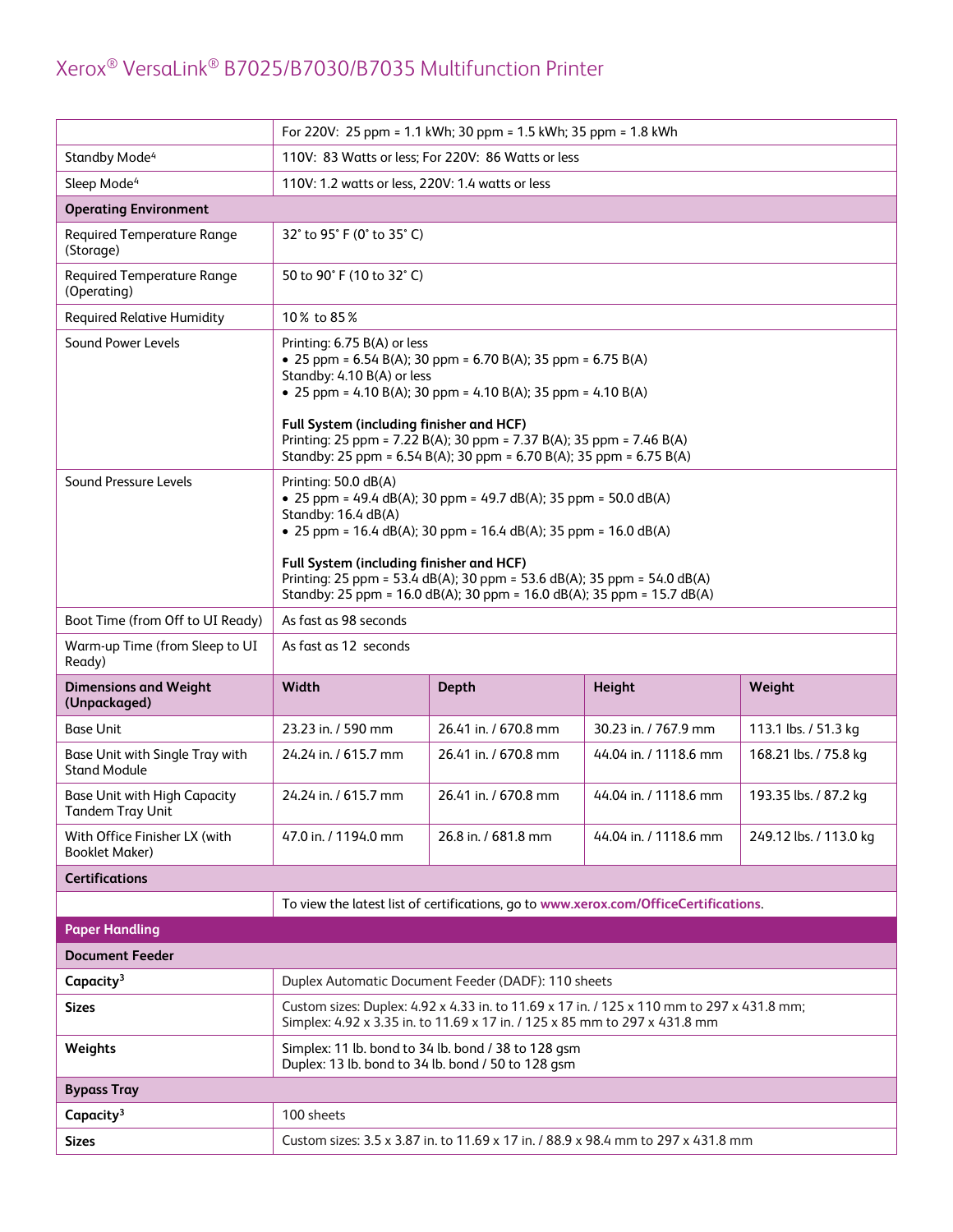| Weights                                         | 16 lb. bond to 80 lb. cover / 60 to 216 gsm                                                                                                                                                                                     |
|-------------------------------------------------|---------------------------------------------------------------------------------------------------------------------------------------------------------------------------------------------------------------------------------|
| <b>Types</b>                                    | Bond<br>Plain Paper<br>Cardstock<br>Custom<br>Envelopes<br>Hole Punched<br>Labels<br>Heavyweight Labels<br>Letterhead<br>Lightweight Cardstock<br>Pre-Printed<br>Recycled                                                       |
| Tray 1                                          |                                                                                                                                                                                                                                 |
| Capacity <sup>3</sup>                           | 520 sheets                                                                                                                                                                                                                      |
| <b>Sizes</b>                                    | Custom sizes: 5.5 x 7.17 in. to 11.69 x 17 in. / 139.7 x 182.0 mm to 297.0 x 431.8 mm                                                                                                                                           |
| Weights                                         | 16 lb. bond to 95 lb. cover / 60 to 256 gsm                                                                                                                                                                                     |
| <b>Types</b>                                    | Bond<br>Plain Paper<br>Cardstock<br>Custom<br><b>Hole Punched</b><br>Labels<br>Heavyweight Labels<br>Extra Heavyweight Labels<br>Letterhead<br>Lightweight Cardstock<br><b>Heavyweight Cardstock</b><br>Pre-Printed<br>Recycled |
| Single Tray Module (Optional - Base Model only) |                                                                                                                                                                                                                                 |
| Capacity <sup>3</sup>                           | 520 sheets                                                                                                                                                                                                                      |
| <b>Sizes</b>                                    | Custom sizes: 5.5 x 7.17 in. to 11.69 x 17 in. / 139.7 x 182.0 mm to 297.0 x 431.8 mm                                                                                                                                           |
| Weights                                         | 16 lb. bond to 95 lb. cover / 60 to 256 gsm                                                                                                                                                                                     |
| <b>Types</b>                                    | Bond<br>Plain Paper<br>Cardstock<br>Custom<br><b>Hole Punched</b><br>Labels<br>Heavyweight Labels<br>Extra Heavyweight Labels<br>Letterhead<br>Lightweight Cardstock<br><b>Heavyweight Cardstock</b><br>Pre-Printed<br>Recycled |
| <b>Single Tray Module with Stand (Optional)</b> |                                                                                                                                                                                                                                 |
| Capacity <sup>3</sup>                           | 520 sheets                                                                                                                                                                                                                      |
| <b>Sizes</b>                                    | Custom sizes: 5.5 x 7.17 in. to 11.69 x 17 in. / 139.7 x 182.0 mm to 297.0 x 431.8 mm                                                                                                                                           |
| Weights                                         | 16 lb. bond to 95 lb. cover / 60 to 256 gsm                                                                                                                                                                                     |
| <b>Types</b>                                    | Bond<br>Plain Paper<br>Cardstock<br>Custom<br>Hole Punched                                                                                                                                                                      |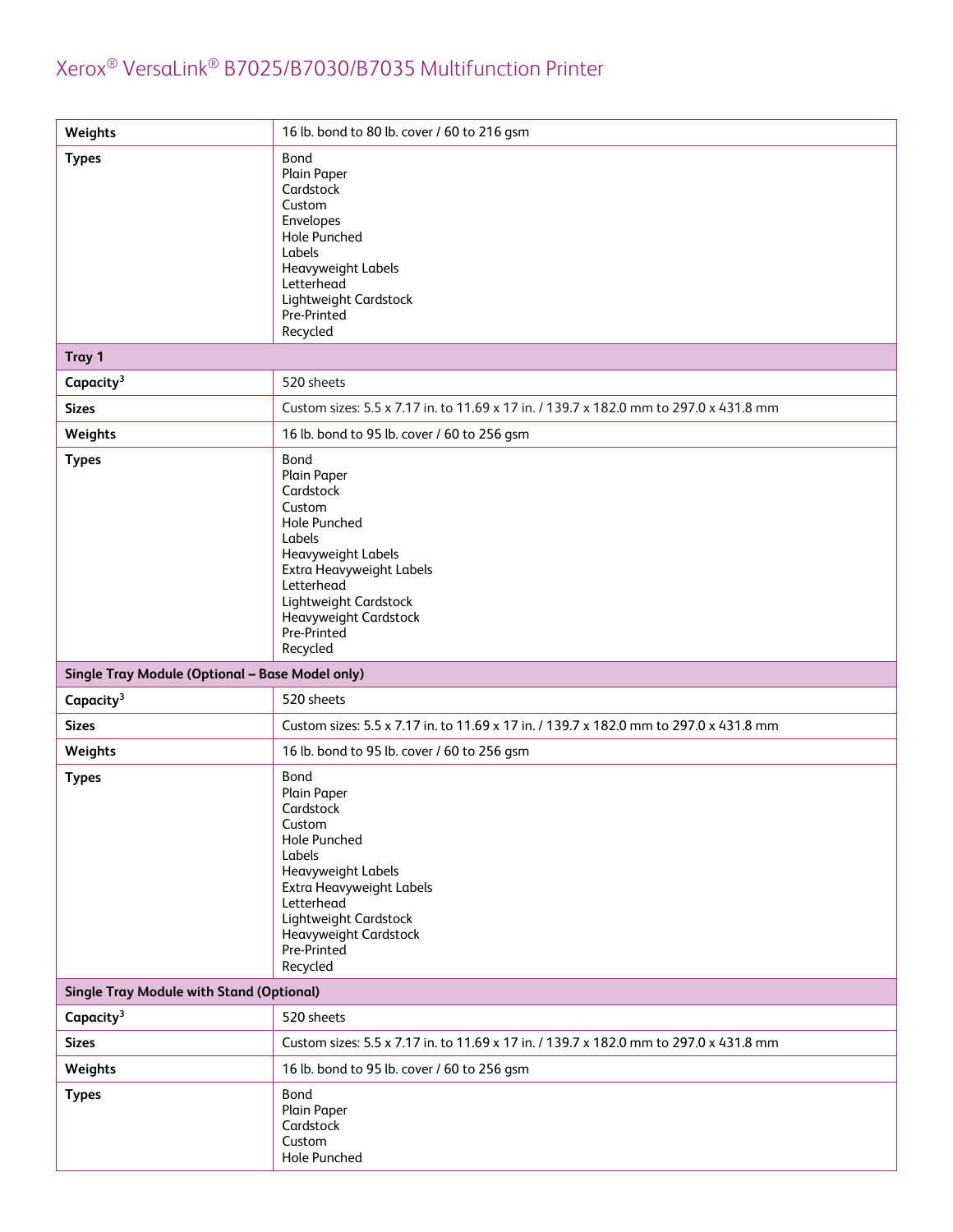|                                                    | Labels<br>Heavyweight Labels<br>Extra Heavyweight Labels<br>Letterhead<br>Lightweight Cardstock<br>Heavyweight Cardstock<br>Pre-Printed<br>Recycled                                                                                         |
|----------------------------------------------------|---------------------------------------------------------------------------------------------------------------------------------------------------------------------------------------------------------------------------------------------|
| <b>Three Tray Module (Optional)</b>                |                                                                                                                                                                                                                                             |
| Capacity <sup>3</sup>                              | Tray 2:520 sheets<br>Tray 3: 520 sheets<br>Tray 4: 520 sheets                                                                                                                                                                               |
| <b>Sizes</b>                                       | Custom sizes: 5.5 x 7.17 in. to 11.69 x 17 in. / 139.7 x 182.0 mm to 297.0 x 431.8 mm                                                                                                                                                       |
| Weights                                            | 16 lb. bond to 95 lb. cover / 60 to 256 gsm                                                                                                                                                                                                 |
| <b>Types</b>                                       | Bond<br>Plain Paper<br>Cardstock<br>Custom<br><b>Hole Punched</b><br>Labels<br>Heavyweight Labels<br>Extra Heavyweight Labels<br>Letterhead<br>Lightweight Cardstock<br><b>Heavyweight Cardstock</b><br>Pre-Printed<br>Recycled             |
| <b>High Capacity Tandem Tray Module (Optional)</b> |                                                                                                                                                                                                                                             |
| Capacity <sup>3</sup>                              | Tray 2:520 sheets<br>Tray 3:870 sheets<br>Tray 4: 1,130 sheets                                                                                                                                                                              |
| <b>Sizes</b>                                       | Tray 2: Custom sizes: 5.5 x 7.17 in. to 11.69 x 17 in. / 139.7 x 182.0 mm to 297.0 x 431.8 mm<br>Tray 3: Standard Sizes: 8.5 x 11 in. and 7.25 x 10.5 in. / A4 or B5<br>Tray 4: Standard Sizes: 8.5 x 11 in. and 7.25 x 10.5 in. / A4 or B5 |
| Weights                                            | 16 lb. bond to 95 lb. cover / 60 to 256 gsm                                                                                                                                                                                                 |
| <b>Types</b>                                       | Bond<br>Plain Paper<br>Cardstock<br>Custom<br><b>Hole Punched</b><br>Labels<br>Heavyweight Labels<br>Extra Heavyweight Labels<br>Letterhead<br>Lightweight Cardstock<br>Heavyweight Cardstock<br>Pre-Printed<br>Recycled                    |
| <b>Envelope Tray - Replaces Tray 1 (Optional)</b>  |                                                                                                                                                                                                                                             |
| Capacity <sup>3</sup>                              | Up to 60 envelopes                                                                                                                                                                                                                          |
| <b>Sizes</b>                                       | #10 commercial, Monarch, DL, C5<br>Custom sizes: 3.9 x 5.8 in. to 6.4 x 9.5 in. / 98 x 148 mm to 162 x 241 mm                                                                                                                               |
| Weights                                            | 20 lb. bond to 25 lb. bond / 75 to 90 gsm                                                                                                                                                                                                   |
| <b>High Capacity Feeder (Optional)</b>             |                                                                                                                                                                                                                                             |
| Capacity <sup>3</sup>                              | 2,000 sheets                                                                                                                                                                                                                                |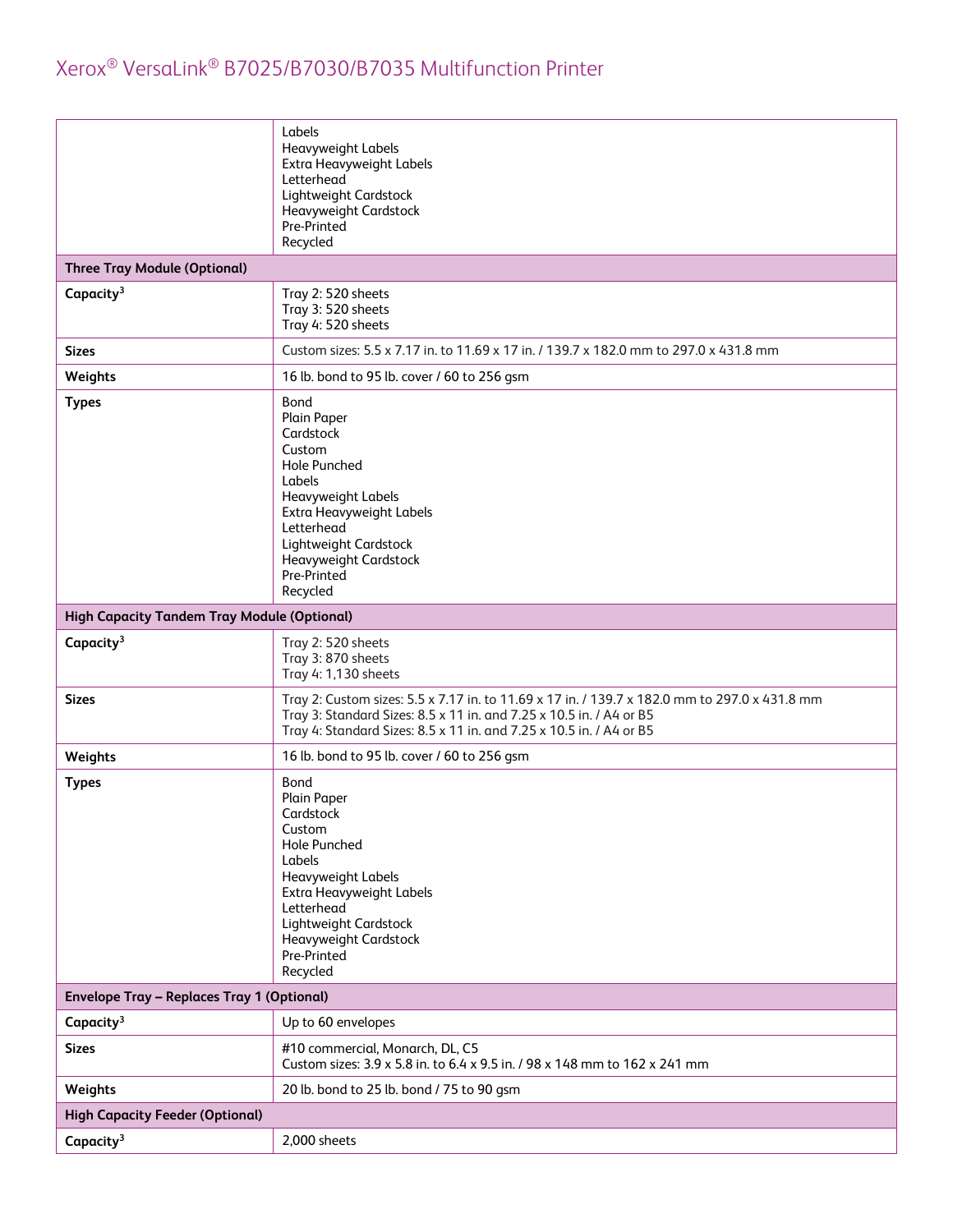| <b>Sizes</b>                                                                         | Standard Sizes: 8.5 x 11 in. and 7.25 x 10.5 in. / A4 or B5                                                                                                                                                            |                                                  |                                                  |
|--------------------------------------------------------------------------------------|------------------------------------------------------------------------------------------------------------------------------------------------------------------------------------------------------------------------|--------------------------------------------------|--------------------------------------------------|
| Weights                                                                              | 16 lb. bond to 80 lb. cover / 60 to 216 gsm                                                                                                                                                                            |                                                  |                                                  |
| <b>Total Capacity</b>                                                                |                                                                                                                                                                                                                        |                                                  |                                                  |
| <b>Base Unit Capacity<sup>3</sup></b>                                                | 620 sheets                                                                                                                                                                                                             |                                                  |                                                  |
| Single Tray Module Capacity <sup>3</sup>                                             | 1,140 sheets                                                                                                                                                                                                           |                                                  |                                                  |
| <b>Single Tray Module with Stand</b><br>Capacity <sup>3</sup>                        | 1,140 sheets                                                                                                                                                                                                           |                                                  |                                                  |
| Three Tray Module Capacity <sup>3</sup>                                              | 2,180 sheets                                                                                                                                                                                                           |                                                  |                                                  |
| <b>High-Capacity Tandem Tray</b><br>Capacity <sup>3</sup>                            | 3,140 sheets                                                                                                                                                                                                           |                                                  |                                                  |
| <b>Finishing</b>                                                                     |                                                                                                                                                                                                                        |                                                  |                                                  |
| <b>Output Trays (Optional on Desktop Model)</b>                                      |                                                                                                                                                                                                                        |                                                  |                                                  |
| Dual Catch Trays <sup>3</sup>                                                        | 250 sheets each; Lower tray offsets                                                                                                                                                                                    |                                                  |                                                  |
| <b>Integrated Office Finisher (Optional)</b>                                         |                                                                                                                                                                                                                        |                                                  |                                                  |
| <b>Stacking Tray</b>                                                                 | 500 sheets of 20 lb. bond / 80 gsm - 8.5 x 11 in. / A4 or<br>250 sheets of 20 lb. bond / 80 qsm - 11 x 17 in. / A3                                                                                                     |                                                  |                                                  |
| <b>Sizes</b>                                                                         | 3.5 x 3.9 in. to 11.7 x 17 in. / 89 x 98 mm to 297 x 432 mm                                                                                                                                                            |                                                  |                                                  |
| Weights                                                                              | 16 lb. bond to 80 lb. cover / 60 to 220 gsm                                                                                                                                                                            |                                                  |                                                  |
| <b>Stapling</b>                                                                      | Single Auto stapling: 50 sheets maximum: Letter / A4 / B5-size sheets (less than 90 gsm or (2) 220 gsm<br>covers) 30 sheets maximum: Legal / Tabloid / A3 / B4-size sheets (less than 90 gsm or (2) 220 gsm<br>covers) |                                                  |                                                  |
| <b>Office Finisher LX (Optional)</b>                                                 |                                                                                                                                                                                                                        |                                                  |                                                  |
| Capacity <sup>3</sup>                                                                | Stacking Tray: 2,000 sheets unstapled or<br>1,000 sheets single stapled or<br>750 sheets dual stapled (8.5 x 11 in. / A4) (dual stapling only with optional booklet maker)                                             |                                                  |                                                  |
| <b>Sizes</b>                                                                         | 8.3 x 7.2 in. to 11.7 x 17 in. / 210 x 182 mm to 297 x 432 mm                                                                                                                                                          |                                                  |                                                  |
| Weights                                                                              | 16 lb. bond to 80 lb. cover / 60 to 220 gsm                                                                                                                                                                            |                                                  |                                                  |
| <b>Multiposition Stapling</b>                                                        | 50 sheets of 24 lb. bond / 90 gsm                                                                                                                                                                                      |                                                  |                                                  |
| <b>Hole Punch (Optional)</b><br><b>North America:</b><br>Europe:                     | 2-3 Hole Punch<br>2-4 Hole Punch                                                                                                                                                                                       |                                                  |                                                  |
| Booklet Maker for Office Finisher LX (Score/Crease, Saddle-stitch Staple) (Optional) |                                                                                                                                                                                                                        |                                                  |                                                  |
| Capacity <sup>3</sup>                                                                | 40 booklets (2-15 sheets per booklet - 20 lb. / 80 gsm or less)                                                                                                                                                        |                                                  |                                                  |
| <b>Sizes</b>                                                                         | Letter - 8.5 x 11 in. / A4 SEF Legal - 8.5 x 14 in. / B4 SEF Ledger - 11 x 17 in. / A3 SEF                                                                                                                             |                                                  |                                                  |
| <b>Saddle-stitch Stapling</b>                                                        | 2-15 sheets / 8-60 page booklet 16 lb. bond to 24 lb. bond / 60 to 90 gsm                                                                                                                                              |                                                  |                                                  |
| <b>Score / Crease</b>                                                                | 1-15 sheets / unstapled                                                                                                                                                                                                |                                                  |                                                  |
| Convenience Stapler (Optional - Includes Work Surface)                               |                                                                                                                                                                                                                        |                                                  |                                                  |
| Capacity <sup>3</sup>                                                                | 50-sheet stapling<br>5,000 staples<br>Requires a separate outlet                                                                                                                                                       |                                                  |                                                  |
| <b>Copy</b>                                                                          |                                                                                                                                                                                                                        |                                                  |                                                  |
| <b>Document Scanner</b>                                                              | 110-sheet Duplex Automatic Document Feeder (DADF)                                                                                                                                                                      |                                                  |                                                  |
| <b>Document Scanner Size</b>                                                         | Platen: Up to 13.1 x 17.2 in. / 332.0 x 437 mm<br>DADF: Up to 11.7 x 17 in. / 297 x 431.8 mm                                                                                                                           |                                                  |                                                  |
| <b>Simplex Copy Speed</b>                                                            | Up to 25 cpm (copies per<br>minute) 8.5 x 11 in.                                                                                                                                                                       | Up to 30 cpm (copies per<br>minute) 8.5 x 11 in. | Up to 35 cpm (copies per<br>minute) 8.5 x 11 in. |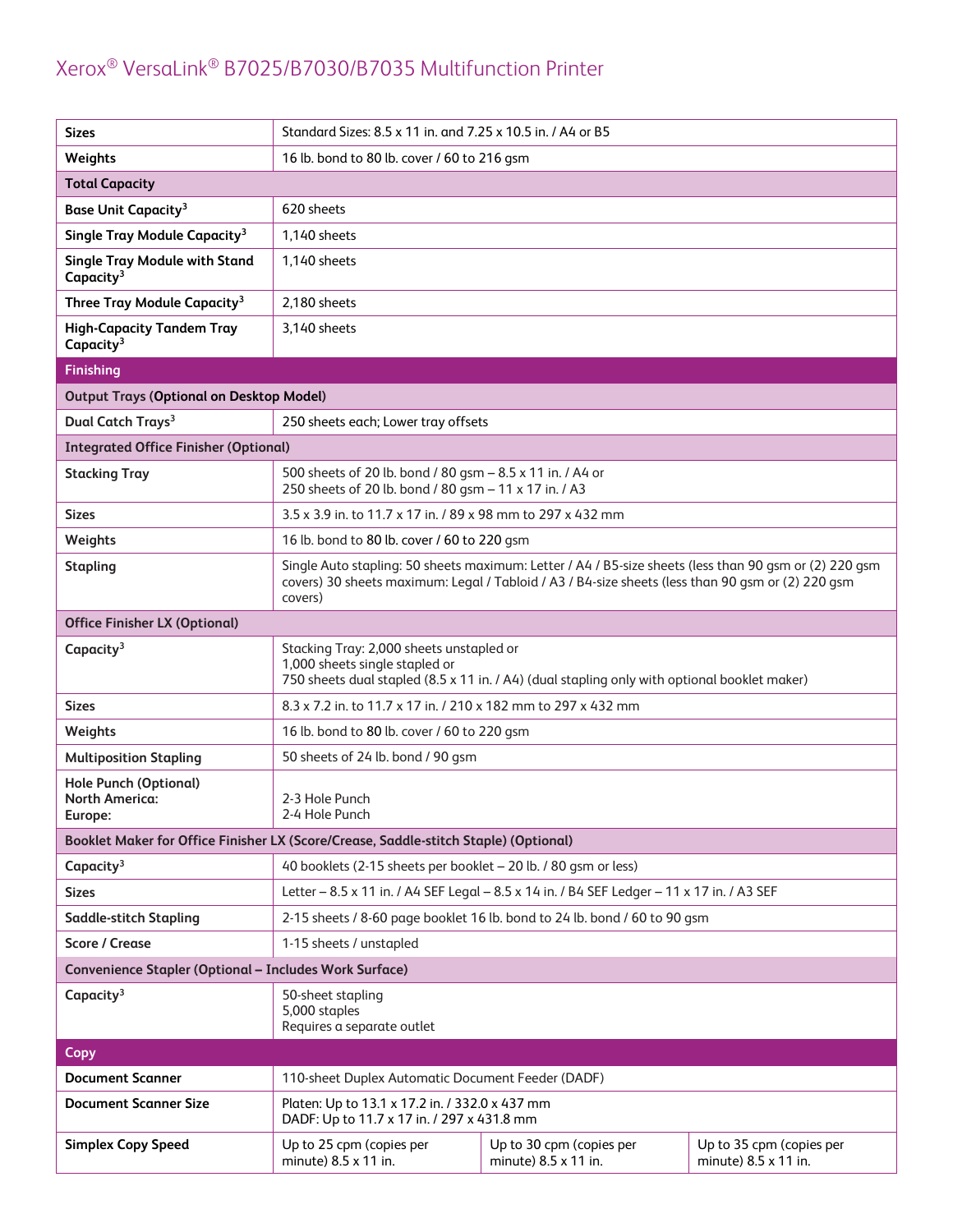|                                   | Up to 25 cpm A4 (210 x 297<br>mm)                                                                                                                                                                                                                                                                                                                                                                                  | Up to 30 cpm A4 (210 x 297<br>mm)                                                     | Up to 35 cpm A4 (210 x 297<br>mm)                                                     |
|-----------------------------------|--------------------------------------------------------------------------------------------------------------------------------------------------------------------------------------------------------------------------------------------------------------------------------------------------------------------------------------------------------------------------------------------------------------------|---------------------------------------------------------------------------------------|---------------------------------------------------------------------------------------|
| <b>Duplex Copy Speed</b>          | Up to 20 cpm (copies per<br>minute) 8.5 x 11 in.<br>Up to 20 cpm A4 (210 x 297<br>mm)                                                                                                                                                                                                                                                                                                                              | Up to 20 cpm (copies per<br>minute) 8.5 x 11 in.<br>Up to 20 cpm A4 (210 x 297<br>mm) | Up to 20 cpm (copies per<br>minute) 8.5 x 11 in.<br>Up to 20 cpm A4 (210 x 297<br>mm) |
| First-copy-out Time               | As fast as 6.8 seconds                                                                                                                                                                                                                                                                                                                                                                                             | As fast as 5.4 seconds                                                                | As fast as 5.4 seconds                                                                |
| Sides (input:output)              | 1:1, 1:2, 2:2 and 2:1                                                                                                                                                                                                                                                                                                                                                                                              |                                                                                       |                                                                                       |
| Quantity                          | 1 to 999                                                                                                                                                                                                                                                                                                                                                                                                           |                                                                                       |                                                                                       |
| Resolution (max.)                 | Up to 600 x 600 dpi                                                                                                                                                                                                                                                                                                                                                                                                |                                                                                       |                                                                                       |
| <b>Reduction / Enlargement</b>    | Variable zoom from 25% to 400% in 1% increments                                                                                                                                                                                                                                                                                                                                                                    |                                                                                       |                                                                                       |
| Concurrency                       | Concurrent scanning and printing                                                                                                                                                                                                                                                                                                                                                                                   |                                                                                       |                                                                                       |
| <b>Copy Features</b>              | Automatic Background Suppression<br>Book Copying with Center Erase<br>Collation<br><b>Darkness Control</b><br><b>Edge Erase</b><br><b>ID Card Copy</b><br>$N$ -up<br>Reduce / Enlarge 25% to 400%<br><b>Image Shift</b><br>Original Type<br>Sample Copy<br>Sharpness                                                                                                                                               |                                                                                       |                                                                                       |
| <b>Print</b>                      |                                                                                                                                                                                                                                                                                                                                                                                                                    |                                                                                       |                                                                                       |
| First-print-out Time              | As fast as 10.4 seconds                                                                                                                                                                                                                                                                                                                                                                                            | As fast as 9.1 seconds                                                                | As fast as 9.1 seconds                                                                |
| <b>Print Resolution</b>           | Up to 1200 x 1200 dpi                                                                                                                                                                                                                                                                                                                                                                                              |                                                                                       |                                                                                       |
| <b>Page Description Languages</b> | PCL® 5e, 6<br><b>PDF</b><br><b>XPS</b><br><b>TIFF</b><br><b>JPEG</b><br>HP-GL<br>Adobe <sup>®</sup> PostScript <sup>®</sup> 3 <sup>™</sup> (Optional)                                                                                                                                                                                                                                                              |                                                                                       |                                                                                       |
| <b>Maximum Print Area</b>         |                                                                                                                                                                                                                                                                                                                                                                                                                    | 4 mm from lead edge of paper, 2 mm from Side and Trail edges of paper                 |                                                                                       |
| <b>Print Features</b>             | <b>Application Defaults</b><br><b>Bi-directional Real-time Status</b><br><b>Booklet Creation</b><br>Draft Mode<br>Job Identification<br>Job Monitoring<br><b>Personal Print</b><br>Print from USB<br>Sample Set<br>Saved Job<br>Scaling<br>Secure Print<br><b>Skip Blank Pages</b><br><b>Store and Recall Driver Settings</b><br>Two-sided Printing (as default)<br>Xerox <sup>®</sup> Earth Smart Driver Settings |                                                                                       |                                                                                       |
| <b>Print from USB</b>             | Allows walk-up printing from Type A USB port<br>Supports direct printing from computer via Type B USB port<br>Supported file formats: PDF, JPEG, TIFF, XPS                                                                                                                                                                                                                                                         |                                                                                       |                                                                                       |
| <b>Operating Systems</b>          | Windows®, 7, 8, 10, Server 2000, Server 2003, Server 2008, Server 2008 R2 Server 2012<br>Mac OS <sup>®</sup> version 10.10, 10.11, & 10.12                                                                                                                                                                                                                                                                         |                                                                                       |                                                                                       |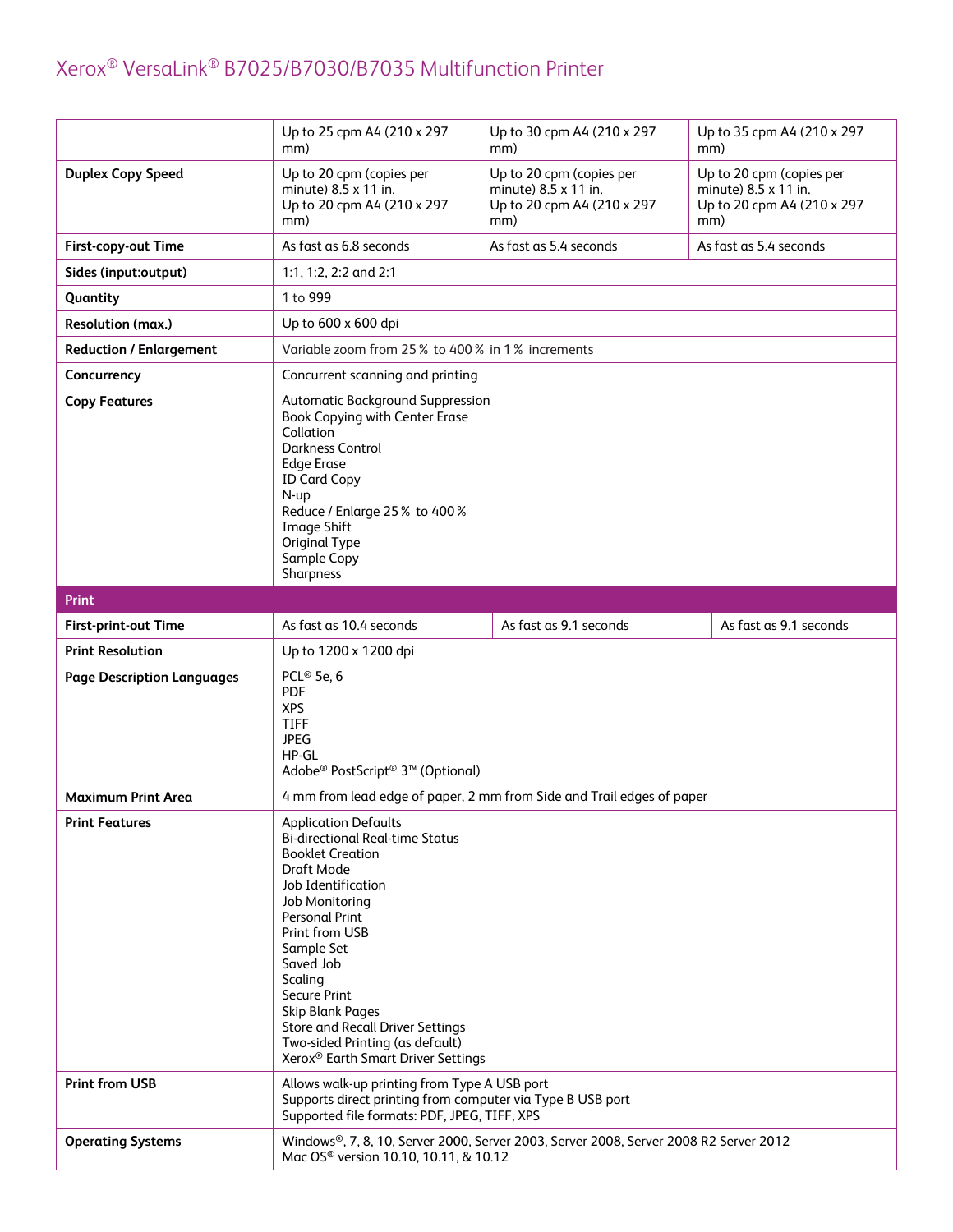| <b>Network Protocols</b>                                                                                                    | Citrix<br>Redhat <sup>®</sup> Enterprise<br>Linux <sup>®</sup><br>IBM <sup>®</sup> AIX <sup>®</sup> 7.2<br>HP-UX <sup>®</sup> 11iv3<br>Oracle <sup>®</sup> Solaris 11.3<br>Fedora Core 24<br>SUSE <sup>®</sup> 13.2<br>TCP/IP: HTTP/HTTPS, Internet Printing Protocol, LPR/LPD, Raw Socket Printing/Port 9100, IPv4/IPv6,                                                                                                                                                                          |
|-----------------------------------------------------------------------------------------------------------------------------|----------------------------------------------------------------------------------------------------------------------------------------------------------------------------------------------------------------------------------------------------------------------------------------------------------------------------------------------------------------------------------------------------------------------------------------------------------------------------------------------------|
|                                                                                                                             | <b>WSD</b><br><b>LDAP</b><br>Bonjour <sup>®</sup> / AirPrint <sup>™</sup><br><b>FTP</b><br>Most protocols not in use can be disabled                                                                                                                                                                                                                                                                                                                                                               |
| <b>Administrative Protocols</b>                                                                                             | DHCP, SNMP, WINS, HTTP, HTTPS, TLS, SNTP, MDNS                                                                                                                                                                                                                                                                                                                                                                                                                                                     |
| <b>Fonts</b>                                                                                                                | PostScript fonts: 136<br>PCL fonts: 83                                                                                                                                                                                                                                                                                                                                                                                                                                                             |
| <b>Mobile Solutions and Mobile Device Apps</b>                                                                              |                                                                                                                                                                                                                                                                                                                                                                                                                                                                                                    |
| Xerox <sup>®</sup> Mobile Express Driver <sup>®</sup>                                                                       | Makes it easy for mobile users to find, use and manage Xerox <sup>®</sup> and non-Xerox <sup>®</sup> devices in every new<br>location. Plug into a new network, and Mobile Express Driver automatically discovers available printers<br>and provides status and capability information. Save a list of "favorite" printers for each location, store<br>application print settings for use on any printer in any network, and greatly reduce mobile support calls<br>to IT.                         |
| Xerox <sup>®</sup> Global Print Driver <sup>®</sup>                                                                         | A truly universal print driver that lets IT administrators install, upgrade and manage Xerox® and non-<br>Xerox <sup>®</sup> devices from a single driver. It provides a consistent, easy-to-use interface for end-users,<br>reducing the number of support calls, and simplifying print services management.                                                                                                                                                                                      |
| Apple <sup>®</sup> AirPrint <sup>®</sup>                                                                                    | Print email, photos and important office documents directly from an Apple iPhone <sup>®</sup> or iPad <sup>®</sup> with no<br>drivers to install and no cables to connect. With AirPrint, an iPhone or iPad automatically locates and<br>connects to the AirPrint-enabled device over the office Wi-Fi network.                                                                                                                                                                                    |
| Google Cloud Print <sup>™</sup>                                                                                             | Google Cloud Print connects print devices to the web, enabling users to print the applications they use<br>every day from smartphones, tablets, Chromebook™ notebook computers and any other web-<br>connected device.                                                                                                                                                                                                                                                                             |
| Xerox <sup>®</sup> Print Service Plug-in for<br>Android <sup>™</sup> (Free at Google Play <sup>™</sup><br>Store)            | The Xerox® Print Service Plug-in for Android KitKat (4.4 or greater) devices streamlines mobile printing<br>without third-party apps or additional print drivers.<br>You can easily print photos, Web pages and documents when your mobile device is connected to<br>multifunction printers using a wireless network. A robust print option set includes two-sided printing,<br>stapling and secure code release. A free download is available from the Google Play™ store.                        |
| Xerox <sup>®</sup> Mobile Link App (Free at<br>Google Play <sup>™</sup><br>Store and Apple <sup>®</sup> App Store)          | The Xerox® Mobile Link App allows you to scan, email and fax from your phone or tablet by connecting<br>with our multifunction printers and send data to and print data from cloud storage. It is easy to create<br>Mobile Link One-Touch Workflows between a mobile device and a multifunction printer. Using a<br>manual address or QR code identification for pairing, automatic device discovery makes it easy to find<br>and pair a mobile device with a nearby Xerox® multifunction printer. |
| Xerox <sup>®</sup> Print Management<br>and Mobility Suite, Xerox®<br><b>Print Management and</b><br><b>Mobility Service</b> | Xerox <sup>®</sup> Print Management and Mobility Suite is a modular set of workflows designed to save customers<br>time and money by providing effective control over their print fleet, while enabling worker productivity<br>and mobility through a set of robust workflows. Xerox enables ultimate customer flexibility by offering<br>these capabilities in both an on-premises server version and with a cloud based-version of this solution.                                                |
| <b>Scan</b>                                                                                                                 |                                                                                                                                                                                                                                                                                                                                                                                                                                                                                                    |
| Capability                                                                                                                  | Black-and-white and color scanning                                                                                                                                                                                                                                                                                                                                                                                                                                                                 |
| Concurrency                                                                                                                 | Scan while the system is printing copy or network print jobs, or while it is transferring scan to network or<br>fax jobs                                                                                                                                                                                                                                                                                                                                                                           |
| <b>Simplex Input Speed</b>                                                                                                  | Black-and-white: Scan up to 55 ipm - 8.5 x 11 in. / A4 (210 x 297 mm)<br>Color: Scan up to 55 ipm - 8.5 x 11 in. / 55 ipm A4 (210 x 297 mm)                                                                                                                                                                                                                                                                                                                                                        |
| <b>Duplex Input Speed</b>                                                                                                   | Black-and-white: Scan up to 26 ipm - 8.5 x 11 in. / A4 (210 x 297 mm)<br>Color: Scan up to 26 ipm - 8.5 x 11 in. / 26 ipm A4 (210 x 297 mm)                                                                                                                                                                                                                                                                                                                                                        |
| Resolution                                                                                                                  | Optical - 600 x 600 dpi                                                                                                                                                                                                                                                                                                                                                                                                                                                                            |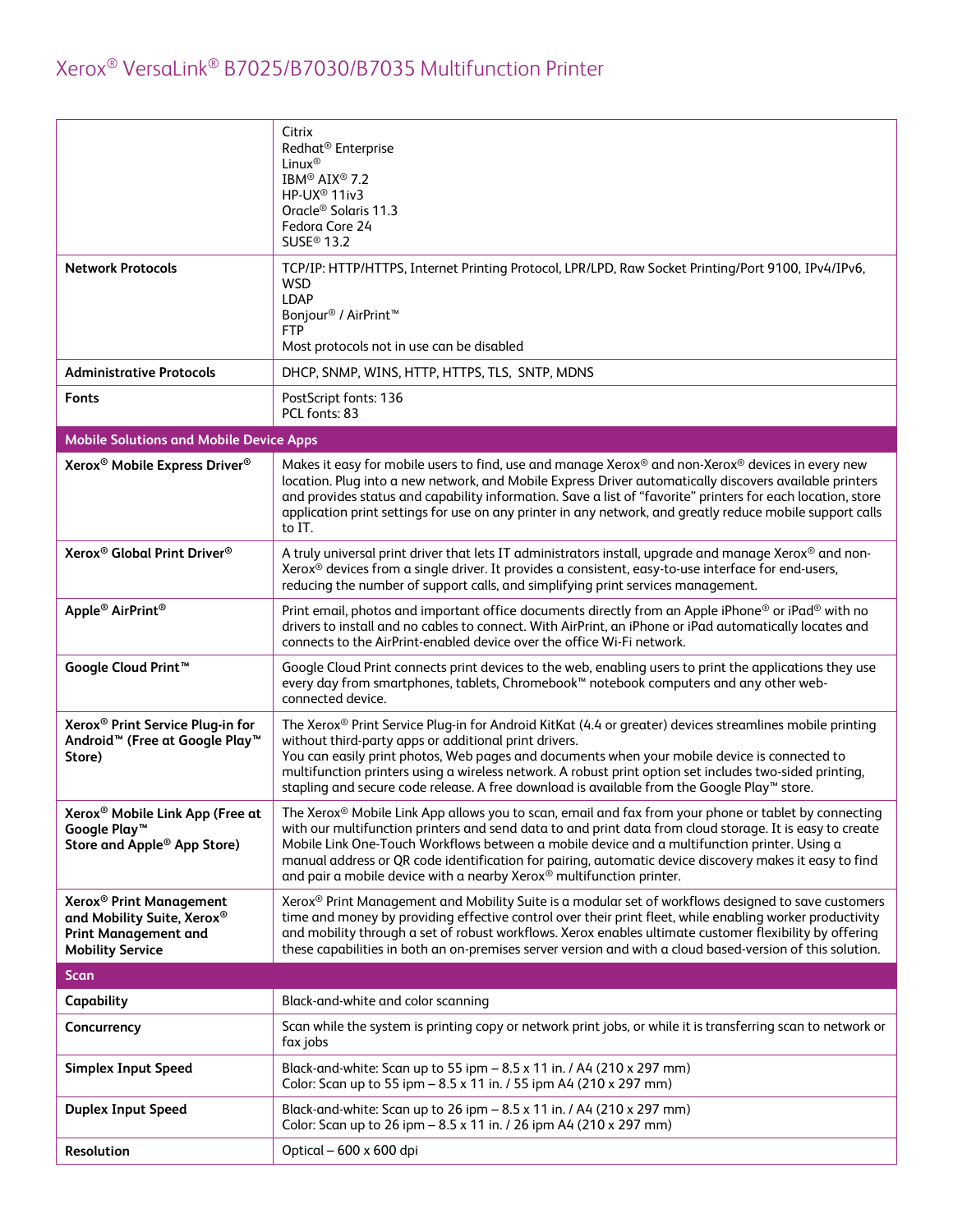| <b>Bit Depth</b>                                                                        | 24-bit color / 8-bit grayscale                                                                                                                                                                                                                                                                                                                                                                                                                                                                                                                                                                                                                                                                                                               |
|-----------------------------------------------------------------------------------------|----------------------------------------------------------------------------------------------------------------------------------------------------------------------------------------------------------------------------------------------------------------------------------------------------------------------------------------------------------------------------------------------------------------------------------------------------------------------------------------------------------------------------------------------------------------------------------------------------------------------------------------------------------------------------------------------------------------------------------------------|
| Maximum Scan Area                                                                       | Platen: Up to 13.1 x 17.2 in. / 332 x 437 mm<br>Document Feeder: 11.7 x 17 in. / 297 x 431.8 mm                                                                                                                                                                                                                                                                                                                                                                                                                                                                                                                                                                                                                                              |
| <b>Network Filing Protocols</b>                                                         | <b>FTP</b><br><b>SMTP</b><br><b>SMB</b>                                                                                                                                                                                                                                                                                                                                                                                                                                                                                                                                                                                                                                                                                                      |
| <b>File Formats</b>                                                                     | <b>JPG</b><br>TIFF (single and multi-page)<br>XPS (single and multi-page)<br>PDF (single and multi-page)<br>Searchable PDF<br>Password-protected PDF<br>Linearized PDF (set via embedded web server) and PDF/A                                                                                                                                                                                                                                                                                                                                                                                                                                                                                                                               |
| <b>Scan Driver Compatibility</b><br>(Network Only)                                      | <b>WIA</b><br><b>TWAIN</b>                                                                                                                                                                                                                                                                                                                                                                                                                                                                                                                                                                                                                                                                                                                   |
| <b>Supported Scan Destinations</b>                                                      | Scan to Home<br>Scan to USB<br><b>Scan to Email</b><br>Scan to Network (Browse FTP or Browse SMB)                                                                                                                                                                                                                                                                                                                                                                                                                                                                                                                                                                                                                                            |
| <b>Network Scanning - Software Solutions</b>                                            |                                                                                                                                                                                                                                                                                                                                                                                                                                                                                                                                                                                                                                                                                                                                              |
| Xerox <sup>®</sup> ConnectKey <sup>®</sup> Apps<br>(Found at the Xerox® App<br>Gallery) | Increase user productivity by simplifying and shortening everyday tasks. Unlike traditional software,<br>ConnectKey Apps do not require a dedicated server, PC or IT resource. Instead, simply download these<br>lightweight, serverless ConnectKey Apps to the ConnectKey-enabled multifunction printer.                                                                                                                                                                                                                                                                                                                                                                                                                                    |
| <b>Security</b>                                                                         |                                                                                                                                                                                                                                                                                                                                                                                                                                                                                                                                                                                                                                                                                                                                              |
| <b>Standard Security Features</b>                                                       | <b>Firmware Verification</b><br><b>Security Certificate Management</b><br>Automatic Self-Signed Certificate Creation<br>Certificate Revocation List (CRL)/Online Certificate Status Protocol (OCSP)<br><b>Certificate Path Validation</b><br>Immediate Disk Overwrite (optional HDD on Desktop model)<br>AES 256-bit Encryption<br>FIPS 140-2<br><b>TLS/SSL</b><br>SNMP <sub>v3</sub><br>Smart Card Enablement (CAC/PIV/.NET)<br>Detection of external program falsification (XCP Plug-in)<br><b>Network Authentication</b><br><b>Access Controls</b><br><b>Role Based Permissions</b><br><b>Domain Filtering</b><br>IP Address Filtering<br>Port Filtering<br>Audit Log<br>Secure Email<br>Secure Fax<br><b>Secure Print</b><br>Secure Scan |
| PSTN One-line or Three-line Fax (optional)                                              |                                                                                                                                                                                                                                                                                                                                                                                                                                                                                                                                                                                                                                                                                                                                              |
| Fax <sup>5</sup>                                                                        |                                                                                                                                                                                                                                                                                                                                                                                                                                                                                                                                                                                                                                                                                                                                              |
| <b>Fax Speed</b>                                                                        | 33.6 Kbps                                                                                                                                                                                                                                                                                                                                                                                                                                                                                                                                                                                                                                                                                                                                    |
| Resolution                                                                              | Up to 600 x 600 dpi resolution                                                                                                                                                                                                                                                                                                                                                                                                                                                                                                                                                                                                                                                                                                               |
| Compression                                                                             | MH, MR, MMR, JBIG                                                                                                                                                                                                                                                                                                                                                                                                                                                                                                                                                                                                                                                                                                                            |
| <b>Fax Features</b>                                                                     | Walk-up Fax, includes LAN Fax, Direct Fax, Fax Forward to Email<br>Fax dialing via Unified Address Book (up to 2,000 contacts)                                                                                                                                                                                                                                                                                                                                                                                                                                                                                                                                                                                                               |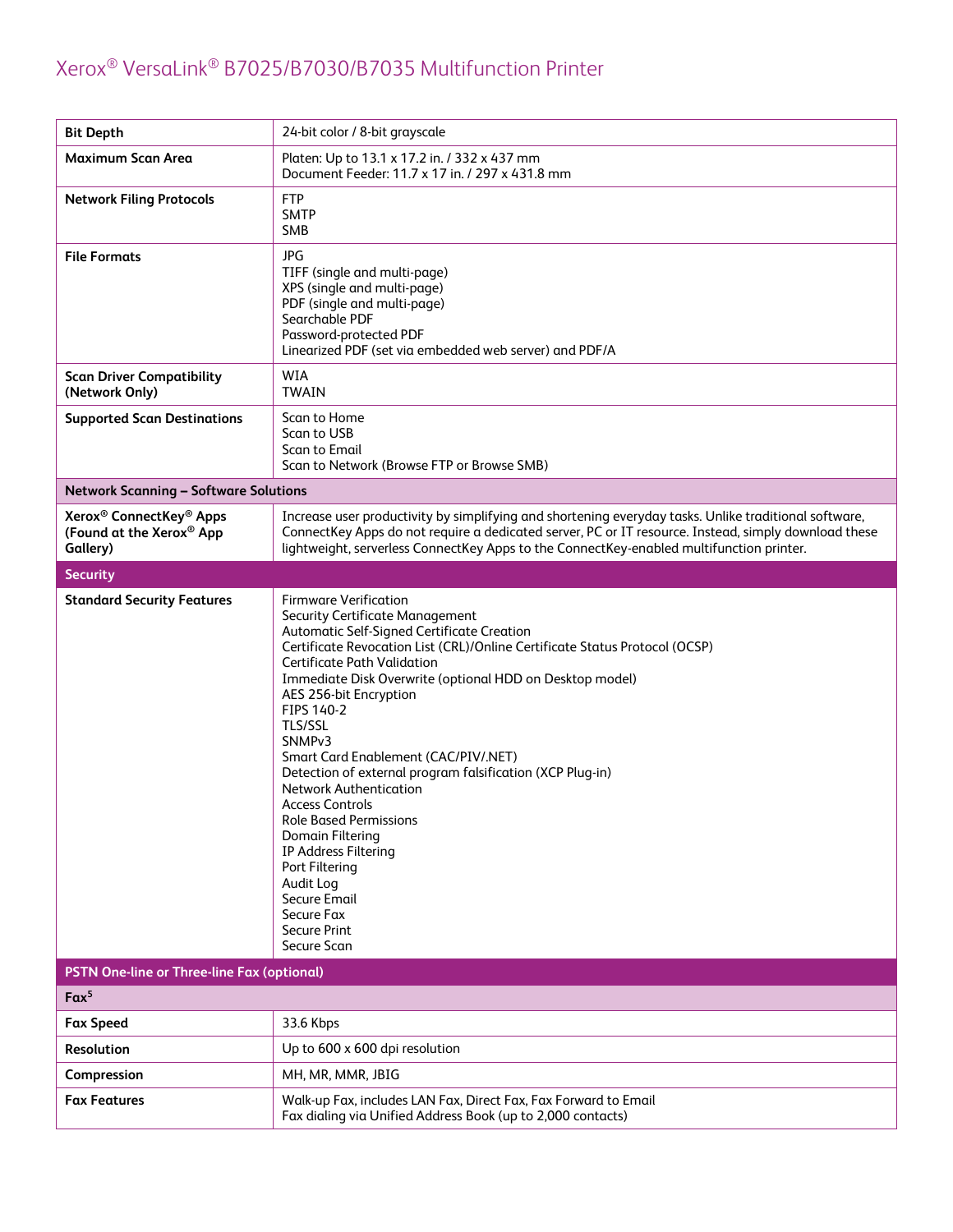| <b>Fax over IP (optional)</b>                                          |                                                                                                                                                                                                                                                                                                                                                                                                                                               |  |  |
|------------------------------------------------------------------------|-----------------------------------------------------------------------------------------------------------------------------------------------------------------------------------------------------------------------------------------------------------------------------------------------------------------------------------------------------------------------------------------------------------------------------------------------|--|--|
| Compliance                                                             | T.38 compliant IP / SIP                                                                                                                                                                                                                                                                                                                                                                                                                       |  |  |
| <b>Resolution</b>                                                      | Up to 600 x 600 dpi resolution                                                                                                                                                                                                                                                                                                                                                                                                                |  |  |
| Compression                                                            | MH, MR, MMR, JBIG                                                                                                                                                                                                                                                                                                                                                                                                                             |  |  |
| <b>Fax Features</b>                                                    | Walk-up Fax, includes LAN Fax, Direct Fax, Fax Forward to Email<br>Fax dialing via Unified Address Book (up to 2,000 contacts)                                                                                                                                                                                                                                                                                                                |  |  |
| <b>Device Management</b>                                               |                                                                                                                                                                                                                                                                                                                                                                                                                                               |  |  |
| Xerox <sup>®</sup> CentreWare <sup>®</sup> Web                         |                                                                                                                                                                                                                                                                                                                                                                                                                                               |  |  |
|                                                                        | • A Web-based server application for network administrators that permits web browser-based device<br>management from any workstation, whether running Windows or UNIX or any other operating<br>system<br>• Works with any SNMP-managed printer from any manufacturer<br>• Provides help with device discovery and installations, health checks and troubleshooting, and device<br>upgrades, as well as basic accounting and asset management |  |  |
| Xerox <sup>®</sup> Embedded Web Server - Integrated Device Web Page    |                                                                                                                                                                                                                                                                                                                                                                                                                                               |  |  |
| <b>Device Status</b>                                                   | • Tray status/contents<br>• Consumables status<br>• Billing/Usage<br>• Quick Links                                                                                                                                                                                                                                                                                                                                                            |  |  |
| <b>Print Queue Viewing</b>                                             | Job print queue management-View and delete                                                                                                                                                                                                                                                                                                                                                                                                    |  |  |
| <b>Job Submission</b>                                                  | Print-ready files (PS, PCL, PDF, XPS, JPEG)                                                                                                                                                                                                                                                                                                                                                                                                   |  |  |
| <b>Device Administration</b>                                           | Allows simple, remote installation setting of configuration options and management of the device                                                                                                                                                                                                                                                                                                                                              |  |  |
| <b>Browsers</b>                                                        | Microsoft <sup>®</sup> Internet Explorer <sup>®</sup> 11<br>Microsoft Edge <sup>™</sup> 38<br>Mozilla <sup>™</sup> Firefox <sup>®</sup> 48<br>Apple <sup>®</sup> Safari <sup>®</sup> 9.1<br>Google Chrome <sup>™</sup> 52                                                                                                                                                                                                                     |  |  |
| <b>Remote Services</b>                                                 |                                                                                                                                                                                                                                                                                                                                                                                                                                               |  |  |
| Xerox <sup>®</sup> Meter Assistant <sup>®</sup> Service                | Automates the process of collecting and submitting meter reads for tracking and billing of Xerox®<br>device usage. Eliminates the need for time-consuming end-user involvement and ensures that meter<br>reads are submitted to Xerox on time.                                                                                                                                                                                                |  |  |
| Xerox <sup>®</sup> Supplies Assistant <sup>®</sup><br><b>Service</b>   | Automatically orders supplies for Xerox® output devices based on actual usage, eliminating the need to<br>manually manage supplies inventory.                                                                                                                                                                                                                                                                                                 |  |  |
| MaintenanceAssistant                                                   | Offers a fast (and free) way to resolve potential issues and receive assistance and automate the<br>troubleshooting/repair process. Diagnostic data is sent to Xerox, allowing for problems to be solved<br>faster with increased uptime.                                                                                                                                                                                                     |  |  |
| <b>Accounting</b>                                                      |                                                                                                                                                                                                                                                                                                                                                                                                                                               |  |  |
| Xerox <sup>®</sup> Standard Accounting / Network Accounting (Standard) |                                                                                                                                                                                                                                                                                                                                                                                                                                               |  |  |
| <b>Tracking</b>                                                        | Copy, Print, Fax, Scan and Email usage                                                                                                                                                                                                                                                                                                                                                                                                        |  |  |
| Accounting                                                             | Up to 30,000 User Accounts with HDD installed, 1,000 User Accounts without HDD installed                                                                                                                                                                                                                                                                                                                                                      |  |  |
|                                                                        | <b>Network Accounting (Job Based Accounting)</b><br>Up to 1,000 User IDs; Up to 1,000 Account IDs<br>Up to 14,000 accounting records (transactions)                                                                                                                                                                                                                                                                                           |  |  |
| <b>Features</b>                                                        | Administrator can manage the feature via the Embedded Web Server or local user interface on device                                                                                                                                                                                                                                                                                                                                            |  |  |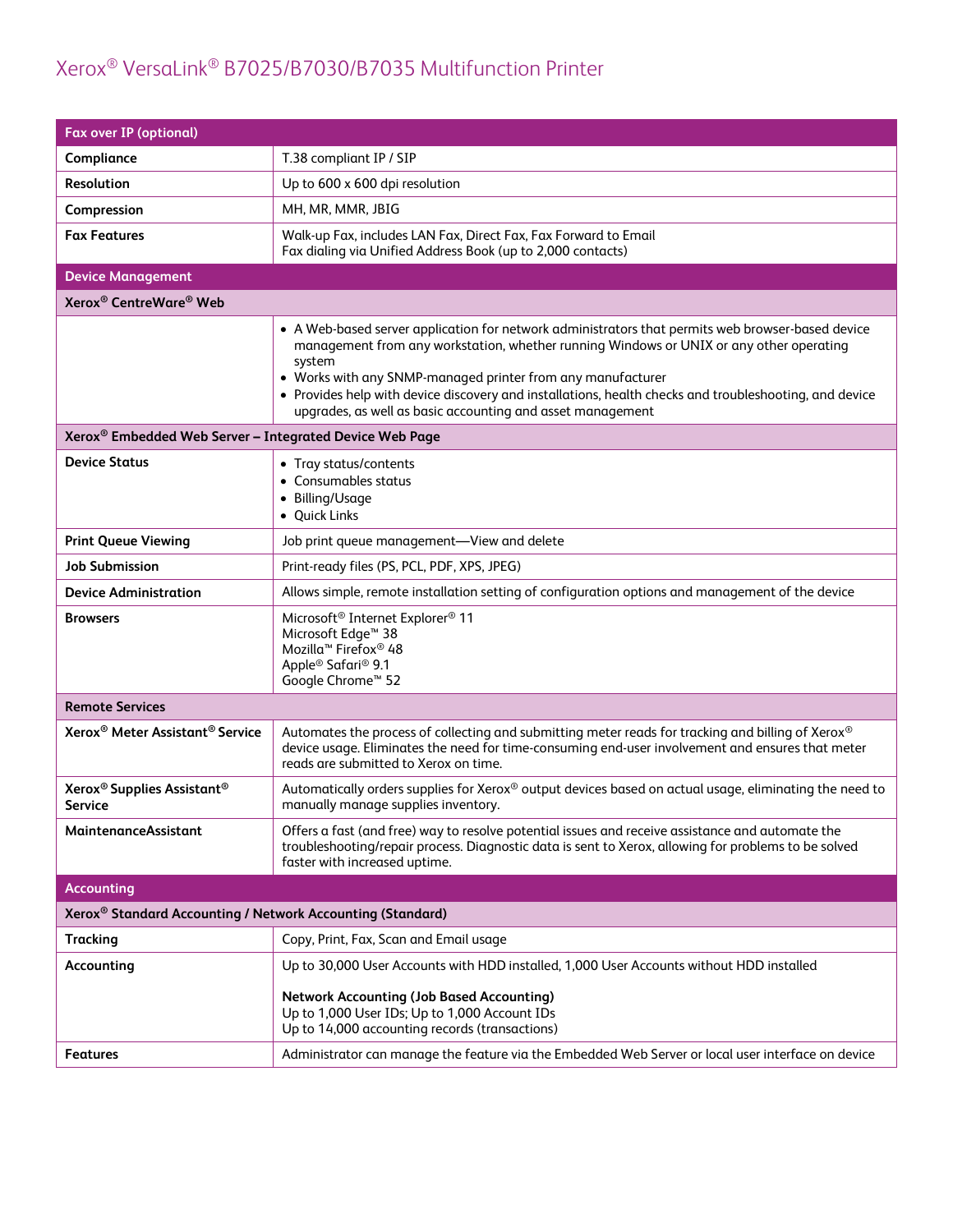| Accounting Options - Network Accounting (Allows central server to manage all accounting) |                                                                                                                                                                                                                                                                                                                                                                                                                                                                                                                                                                                                              |                                  |  |
|------------------------------------------------------------------------------------------|--------------------------------------------------------------------------------------------------------------------------------------------------------------------------------------------------------------------------------------------------------------------------------------------------------------------------------------------------------------------------------------------------------------------------------------------------------------------------------------------------------------------------------------------------------------------------------------------------------------|----------------------------------|--|
|                                                                                          | • Enhanced network accounting with up to the minute data on how the system is being used<br>• Comprehensive management and enterprise scale tracking and reporting of device usage of copy,<br>print, scan and fax<br>• Numerous solutions are available through Xerox Alliance Partners. For details visit www.xerox.com<br>• Security enhancements includes support for HTTPS protocol<br>• Device requests account authentication from third party server enabling larger databases of users<br>and accounts<br>• Accept Authentication Login at control panel and pass to third party Networking Account |                                  |  |
| <b>Supplies and Accessories</b>                                                          | Quantity<br><b>Part Number</b>                                                                                                                                                                                                                                                                                                                                                                                                                                                                                                                                                                               |                                  |  |
| <b>Supplies</b>                                                                          |                                                                                                                                                                                                                                                                                                                                                                                                                                                                                                                                                                                                              |                                  |  |
| <b>Standard Capacity Print</b><br>Cartridges                                             | 15,500 standard pages <sup>6</sup>                                                                                                                                                                                                                                                                                                                                                                                                                                                                                                                                                                           | 106R03393                        |  |
| <b>High Capacity Print Cartridges</b>                                                    | 31,000 standard pages <sup>6</sup>                                                                                                                                                                                                                                                                                                                                                                                                                                                                                                                                                                           | 106R03394                        |  |
| Worldwide Metered Print<br>Cartridge                                                     | 30,000 standard pages <sup>6</sup>                                                                                                                                                                                                                                                                                                                                                                                                                                                                                                                                                                           | 106R03392                        |  |
| <b>Black Drum Cartridge</b>                                                              | 80,000 pages <sup>7</sup>                                                                                                                                                                                                                                                                                                                                                                                                                                                                                                                                                                                    | 113R00779                        |  |
| LX Booklet Maker Cartridge<br>(8 cartridges per carton)                                  | 16,000 staples                                                                                                                                                                                                                                                                                                                                                                                                                                                                                                                                                                                               | 008R12897                        |  |
| <b>Staple Refills for Finishers</b><br>(3 cartridges per carton)                         | 15,000 staples                                                                                                                                                                                                                                                                                                                                                                                                                                                                                                                                                                                               | 008R12941                        |  |
| <b>Staple Cartridge for Finishers</b><br>(1 cartridge per carton)                        | 5,000 staples                                                                                                                                                                                                                                                                                                                                                                                                                                                                                                                                                                                                | 008R12964                        |  |
| <b>Accessories / Options</b>                                                             |                                                                                                                                                                                                                                                                                                                                                                                                                                                                                                                                                                                                              |                                  |  |
| Single Tray Module (does not include stand - for Base Model only)                        |                                                                                                                                                                                                                                                                                                                                                                                                                                                                                                                                                                                                              | 097S04910                        |  |
| Single Tray with Stand Module                                                            |                                                                                                                                                                                                                                                                                                                                                                                                                                                                                                                                                                                                              | 097S04907                        |  |
| Three Tray Module                                                                        |                                                                                                                                                                                                                                                                                                                                                                                                                                                                                                                                                                                                              | 097S04908                        |  |
| High-Capacity Tandem Tray Module                                                         |                                                                                                                                                                                                                                                                                                                                                                                                                                                                                                                                                                                                              | 097S04909                        |  |
| Envelope Tray (This replaces Tray 1)                                                     |                                                                                                                                                                                                                                                                                                                                                                                                                                                                                                                                                                                                              | 497K17720                        |  |
| Center Output Tray (Dual Catch Tray)                                                     |                                                                                                                                                                                                                                                                                                                                                                                                                                                                                                                                                                                                              | 497K17800                        |  |
| HDD (320 GB Hard Drive)                                                                  |                                                                                                                                                                                                                                                                                                                                                                                                                                                                                                                                                                                                              | 497K17740                        |  |
| 1 Line Fax Kit (PSTN Fax)                                                                |                                                                                                                                                                                                                                                                                                                                                                                                                                                                                                                                                                                                              | 497K17750                        |  |
| 3 Line Fax Kit (PSTN Fax)                                                                |                                                                                                                                                                                                                                                                                                                                                                                                                                                                                                                                                                                                              | 497K17760                        |  |
| Wireless Network Adapter Kit                                                             |                                                                                                                                                                                                                                                                                                                                                                                                                                                                                                                                                                                                              | 497K16750                        |  |
| <b>Internal Card Reader / RFID Kit</b>                                                   |                                                                                                                                                                                                                                                                                                                                                                                                                                                                                                                                                                                                              | 497K18120 (WH)<br>497K18140 (EH) |  |
| PostScript Kit                                                                           |                                                                                                                                                                                                                                                                                                                                                                                                                                                                                                                                                                                                              | 497K17810                        |  |
| Fax Over IP Kit                                                                          |                                                                                                                                                                                                                                                                                                                                                                                                                                                                                                                                                                                                              | 497K17820                        |  |

<sup>1</sup> Maximum volume capacity expected in any one month. Not expected to be sustained on a regular basis.<br><sup>3</sup> Papected regular monthly throughput.<br><sup>3</sup> Paper capacities are based on 20 lb. / 75 gsm stock; capacities will vary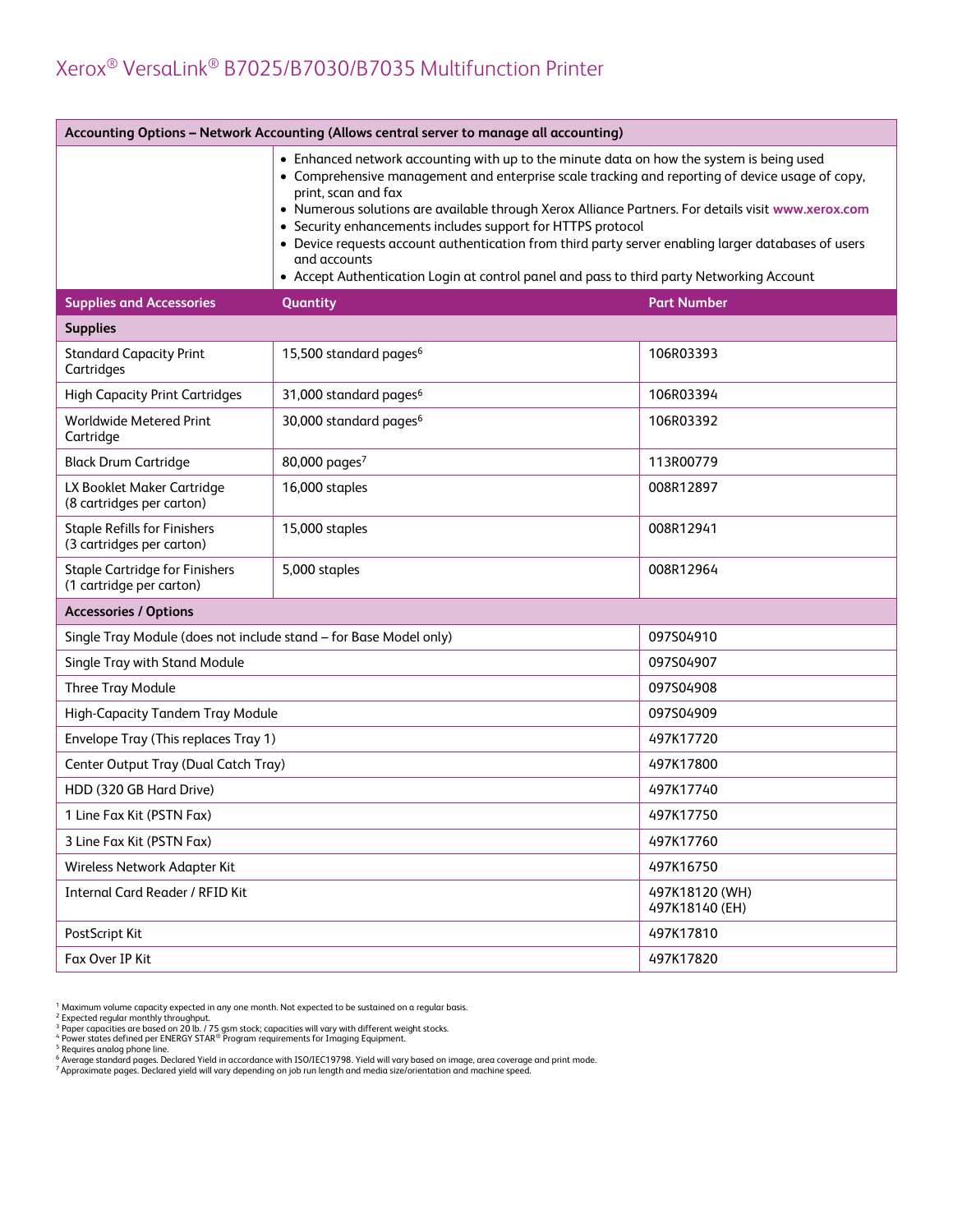Return spent imaging supplies through the Xerox Green World Alliance collection/reuse/recycling program. For more information, visit **[www.xerox.com/about-xerox/recycling](http://www.xerox.com/about-xerox/recycling)**.

For more information, visit us at **www.xerox.com/office**

Configurations vary by geography.